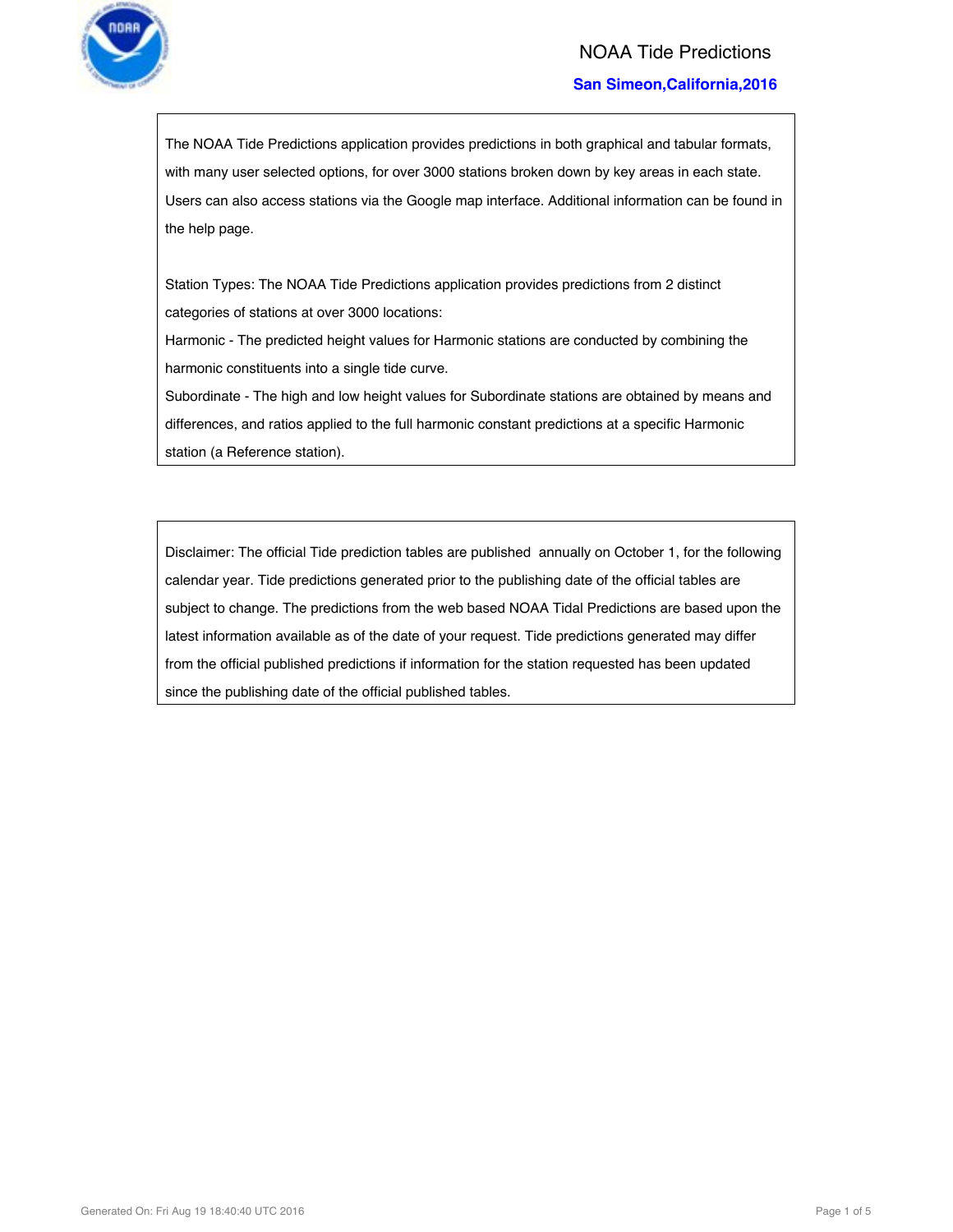

# StationId:9412553 Source:NOAA/NOS/CO-OPS Station Type:Subordinate Time Zone:LST/LDT

Datum:mean lower low water (MLLW) which is the chart datum of soundings

#### **NOAA Tide Predictions**

#### **San Simeon,California,2016**

**Times and Heights of High and Low Waters**

| July         |                                                        |                                                                      |    |                                                                    |                                |                             |                       | <b>August</b>                                          |                                   |                               |         |                                                        |                                   | <b>September</b>             |                      |                                                        |                                |                                    |         |                                                                  |                                |                                    |
|--------------|--------------------------------------------------------|----------------------------------------------------------------------|----|--------------------------------------------------------------------|--------------------------------|-----------------------------|-----------------------|--------------------------------------------------------|-----------------------------------|-------------------------------|---------|--------------------------------------------------------|-----------------------------------|------------------------------|----------------------|--------------------------------------------------------|--------------------------------|------------------------------------|---------|------------------------------------------------------------------|--------------------------------|------------------------------------|
|              | Time<br>Height                                         |                                                                      |    | Time                                                               | Height                         |                             |                       | Time                                                   | Height                            |                               |         | Time                                                   |                                   | Height                       |                      | Time                                                   | Height                         |                                    |         | Time                                                             | Height                         |                                    |
| 1<br>F       | h<br>m<br>02:46 AM<br>09:05 AM<br>01:52 PM<br>08:20 PM | ft<br>cm<br>$-0.4$<br>$-12$<br>3.7<br>113<br>1.8<br>55<br>6.4<br>195 |    | h<br>m<br>16 03:12 AM<br>09:42 AM<br>Sa<br>02:03 PM<br>08:27 PM    | ft<br>0.2<br>3.5<br>2.4<br>5.6 | cm<br>6<br>107<br>73<br>171 | 1<br>M                | h<br>m<br>04:08 AM<br>10:40 AM<br>03:32 PM<br>09:42 PM | ft<br>$-0.8$<br>4.3<br>2.1<br>6.4 | cm<br>-24<br>131<br>64<br>195 | Tu      | h m<br>16 03:49 AM<br>10:17 AM<br>03:12 PM<br>09:21 PM | ft<br>$-0.2$<br>4.1<br>2.2<br>6.0 | cm<br>-6<br>125<br>67<br>183 | Th                   | h<br>m<br>04:56 AM<br>11:17 AM<br>04:53 PM<br>10:56 PM | ft<br>0.0<br>4.8<br>1.5<br>5.5 | cm<br>$\Omega$<br>146<br>46<br>168 | E.<br>O | h<br>m<br><b>16</b> 04:19 AM<br>10:36 AM<br>04:29 PM<br>10:36 PM | ft<br>0.0<br>5.2<br>0.9<br>5.7 | cm<br>$\Omega$<br>158<br>27<br>174 |
| 2<br> Sa     | 03:35 AM<br>10:03 AM<br>02:45 PM<br>09:06 PM           | $-0.9$<br>-27<br>3.9<br>119<br>58<br>1.9<br>6.6<br>201               |    | <b>17</b> 03:47 AM<br>10:20 AM<br>Su<br>02:45 PM<br>09:03 PM       | $-0.1$<br>3.6<br>2.4<br>5.8    | -3<br>110<br>73<br>177      | 2<br> Tu<br>$\bullet$ | 04:48 AM<br>11:20 AM<br>04:19 PM<br>10:26 PM           | $-0.8$<br>4.4<br>2.0<br>6.2       | -24<br>134<br>61<br>189       | W       | 17 04:23 AM<br>10:48 AM<br>03:54 PM<br>10:02 PM        | -0.4<br>4.4<br>1.9<br>6.1         | $-12$<br>134<br>58<br>186    | 2<br>F               | 05:28 AM<br>11:46 AM<br>05:33 PM<br>11:36 PM           | 0.3<br>4.8<br>1.4<br>5.1       | 9<br>146<br>43<br>155              | Sa      | <b>17</b> 04:56 AM<br>11:11 AM<br>05:17 PM<br>11:26 PM           | 0.2<br>5.4<br>0.5<br>5.4       | 6<br>165<br>15<br>165              |
| 3<br>Su      | 04:21 AM<br>10:54 AM<br>03:36 PM<br>09:51 PM           | $-1.2$<br>-37<br>122<br>4.0<br>2.0<br>61<br>201<br>6.6               |    | <b>18</b> 04:21 AM<br>10:55 AM<br>М<br>03:25 PM<br>09:39 PM        | $-0.4$<br>3.8<br>2.4<br>6.0    | $-12$<br>116<br>73<br>183   | 3<br>W                | 05:27 AM<br>11:57 AM<br>05:05 PM<br>11:08 PM           | $-0.7$<br>4.5<br>2.0<br>5.9       | $-21$<br>137<br>-61<br>180    | Th<br>O | <b>18</b> 04:57 AM<br>11:21 AM<br>04:39 PM<br>10:45 PM | $-0.4$<br>4.6<br>1.7<br>6.0       | -12<br>140<br>52<br>183      | 3<br>Sa              | 05:58 AM<br>12:16 PM<br>06:14 PM                       | 0.7<br>4.8<br>1.4              | 21<br>146<br>43                    | Su      | 18 05:33 AM<br>11:48 AM<br>06:09 PM                              | 0.5<br>5.6<br>0.3              | 15<br>171<br>9                     |
| 4<br>M<br>lO | 05:06 AM<br>11:43 AM<br>04:27 PM<br>10:36 PM           | $-1.3$<br>-40<br>125<br>4.1<br>2.1<br>64<br>6.4<br>195               |    | 19 04:55 AM<br>11:29 AM<br>Tu<br>04:07 PM<br>О<br>10:17 PM         | -0.6<br>3.9<br>2.3<br>6.0      | -18<br>119<br>70<br>183     | 4<br> Th              | 06:04 AM<br>12:34 PM<br>05:51 PM<br>11:50 PM           | $-0.4$<br>4.5<br>2.0<br>5.5       | $-12$<br>137<br>61<br>168     | F       | 19 05:32 AM<br>11:56 AM<br>05:27 PM<br>11:31 PM        | $-0.3$<br>4.8<br>1.5<br>5.8       | -9<br>146<br>46<br>177       | 14<br>Su             | 12:16 AM<br>06:28 AM<br>12:46 PM<br>06:57 PM           | 4.8<br>1.1<br>4.8<br>1.5       | -146<br>34<br>146<br>46            | м       | 19 12:20 AM<br>06:13 AM<br>12:30 PM<br>07:06 PM                  | 5.0<br>1.0<br>5.7<br>0.3       | 152<br>30<br>174<br>9              |
| 5<br> Tu     | 05:50 AM<br>12:29 PM<br>05:17 PM<br>11:21 PM           | $-1.3$<br>-40<br>4.2<br>128<br>2.2<br>67<br>6.1<br>186               |    | 20 05:29 AM<br>12:05 PM<br>W<br>04:50 PM<br>10:56 PM               | -0.7<br>4.1<br>2.3<br>6.0      | $-21$<br>125<br>70<br>183   | 5<br>F                | 06:39 AM<br>01:11 PM<br>06:39 PM                       | 0.0<br>4.6<br>2.0                 | 0<br>140<br>61                | Sa      | 20 06:09 AM<br>12:33 PM<br>06:19 PM                    | 0.0<br>5.0<br>1.4                 | 0<br>152<br>43               | 5<br>M               | 12:59 AM<br>06:58 AM<br>01:18 PM<br>07:46 PM           | 4.3<br>1.6<br>4.7<br>1.5       | 131<br>49<br>143<br>46             | Tu      | 20 01:21 AM<br>06:57 AM<br>01:16 PM<br>08:10 PM                  | 4.5<br>1.5<br>5.7<br>0.3       | 137<br>46<br>174<br>9              |
| 16<br>lw     | 06:32 AM<br>01:15 PM<br>06:09 PM                       | $-1.0$<br>-30<br>4.3<br>131<br>2.3<br>70                             |    | 21<br>06:05 AM<br>12:41 PM<br>Th<br>05:37 PM<br>11:38 PM           | -0.6<br>4.2<br>2.2<br>5.8      | $-18$<br>128<br>67<br>177   | 6<br>Sa               | 12:32 AM<br>07:14 AM<br>01:49 PM<br>07:30 PM           | 5.1<br>0.4<br>4.6<br>2.1          | 155<br>12<br>140<br>64        | Su      | 21 12:20 AM<br>06:47 AM<br>01:13 PM<br>07:18 PM        | 0.3<br>5.2<br>1.3                 | 5.3 162<br>9<br>158<br>40    | 6<br>Tu              | 01:50 AM<br>07:30 AM<br>01:55 PM<br>08:44 PM           | 3.9<br>2.0<br>4.6<br>1.6       | 119<br>61<br>140<br>49             | 21<br>W | 02:33 AM<br>07:49 AM<br>02:10 PM<br>09:22 PM                     | 4.1<br>2.0<br>5.6<br>0.3       | 125<br>61<br>171<br>9              |
| 17<br> Th    | 12:06 AM<br>07:14 AM<br>02:02 PM<br>07:05 PM           | 5.7 174<br>$-21$<br>$-0.7$<br>4.3<br>131<br>2.3<br>70                |    | 22 06:42 AM $-0.5$<br>01:20 PM<br>F<br>06:29 PM                    | 4.4<br>2.2                     | -15<br>134<br>67            | 7<br>Su               | 01:17 AM<br>07:49 AM<br>02:28 PM<br>08:29 PM           | 4.5<br>0.9<br>4.6<br>2.1          | 137<br>27<br>140<br>64        | М       | 22 01:16 AM<br>07:28 AM<br>01:59 PM<br>08:25 PM        | 4.8<br>0.8<br>5.3<br>1.2          | 146<br>24<br>162<br>37       | 7<br>W               | 02:54 AM<br>08:08 AM<br>02:39 PM<br>09:54 PM           | 3.6<br>2.4<br>4.6<br>1.6       | 110<br>73<br>140<br>49             | Th      | 22 04:01 AM<br>08:54 AM<br>03:15 PM<br>10:41 PM                  | 3.8<br>2.4<br>5.4<br>0.3       | 116<br>73<br>165<br>9              |
| 18<br>F      | 12:53 AM<br>07:56 AM<br>02:49 PM<br>08:07 PM           | 5.1<br>155<br>$-0.2$<br>134<br>4.4<br>2.4<br>73                      | -6 | 23 12:24 AM<br>07:20 AM -0.2<br>Sa<br>02:02 PM<br>07:30 PM         | 5.4 165<br>4.6<br>2.1          | -6<br>140<br>64             | 8<br>M                | 02:09 AM<br>08:25 AM<br>03:10 PM<br>09:38 PM           | 4.0<br>1.4<br>4.6<br>2.0          | 122<br>43<br>140<br>61        | Tu      | 23 02:23 AM<br>08:15 AM<br>02:51 PM<br>09:42 PM        | 4.2<br>1.4<br>5.4<br>1.0          | 128<br>43<br>165<br>30       | 8<br>Th              | 04:24 AM<br>08:58 AM<br>03:34 PM<br>11:11 PM           | 3.3<br>2.7<br>4.5<br>1.4       | 101<br>82<br>137<br>43             | F<br>0  | 23 05:34 AM<br>10:18 AM<br>04:30 PM<br>11:56 PM                  | 3.9<br>2.7<br>5.2<br>0.2       | 119<br>82<br>158<br>6              |
| 19<br>Sa     | 01:42 AM<br>08:38 AM<br>03:36 PM<br>09:18 PM           | 140<br>4.6<br>0.3<br>4.4<br>134<br>2.4<br>73                         | 9  | 24 01:16 AM<br>08:01 AM<br>Su<br>02:47 PM<br>08:40 PM              | 4.9<br>0.2<br>4.8<br>2.0       | 149<br>6<br>146<br>61       | Ι9<br>Tu              | 03:14 AM<br>09:04 AM<br>03:57 PM<br>10:56 PM           | 3.5<br>1.9<br>4.6<br>1.9          | 107<br>58<br>140<br>58        | W       | 24 03:47 AM<br>09:10 AM<br>03:50 PM<br>11:04 PM        | 3.8<br>1.9<br>5.5<br>0.8          | 116<br>58<br>168<br>24       | Ι9<br>F<br>$\bullet$ | 06:05 AM<br>10:11 AM<br>04:39 PM                       | 3.3<br>2.9<br>4.6              | 101<br>88<br>140                   | Sa      | <b>24</b> 06:51 AM<br>11:47 AM<br>05:47 PM                       | 4.1<br>2.6<br>5.2              | 125<br>79<br>158                   |
| Su           | 10 02:39 AM<br>09:21 AM<br>04:24 PM<br>10:37 PM        | 4.0<br>122<br>24<br>0.8<br>4.5<br>137<br>2.2<br>67                   |    | 25 02:19 AM<br>08:46 AM<br>М<br>03:37 PM<br>10:01 PM               | 4.4<br>0.7<br>5.1<br>1.7       | 134<br>21<br>155<br>52      | W<br>0                | 10 04:43 AM<br>09:52 AM<br>04:48 PM                    | 3.2<br>2.3<br>4.7                 | 98<br>70<br>143               | Th<br>0 | 25 05:26 AM<br>10:19 AM<br>04:57 PM                    | 3.6<br>2.3<br>5.5                 | 110<br>-70<br>168            | Sa                   | 10 12:19 AM<br>07:17 AM<br>11:33 AM<br>05:45 PM        | 1.1<br>3.5<br>2.9<br>4.7       | 34<br>107<br>88<br>143             | Su      | 25 01:00 AM<br>07:47 AM<br>01:01 PM<br>06:56 PM                  | 0.1<br>4.3<br>2.3<br>5.2       | 3<br>131<br>70<br>158              |
| M            | 11 03:50 AM<br>10:05 AM<br>05:10 PM<br>11:56 PM        | 3.5<br>107<br>1.3<br>40<br>4.6<br>140<br>1.9<br>58                   |    | 26 03:37 AM<br>09:36 AM<br>Tu<br>04:30 PM<br>0<br>11:24 PM         | 3.8<br>1.2<br>5.3<br>1.3       | 116<br>37<br>162<br>40      | Th                    | <b>11</b> 12:11 AM<br>06:23 AM<br>10:52 AM<br>05:41 PM | 1.6<br>3.2<br>2.5<br>4.8          | 49<br>98<br>76<br>146         | F       | 26 12:21 AM<br>06:57 AM<br>11:37 AM<br>06:04 PM        | 0.4<br>3.7<br>2.5<br>5.7          | -12<br>113<br>76<br>174      | Su                   | 11 01:12 AM<br>08:01 AM<br>12:39 PM<br>06:42 PM        | 0.8<br>3.7<br>2.8<br>5.0       | 24<br>113<br>85<br>152             | М       | 26 01:53 AM<br>08:31 AM<br>01:59 PM<br>07:54 PM                  | 0.0<br>4.6<br>2.0<br>5.2       | 0<br>140<br>61<br>158              |
| Tu<br>I O    | 12 05:17 AM<br>10:53 AM<br>05:54 PM                    | 3.2<br>98<br>1.7<br>4.8<br>146                                       | 52 | 27 05:12 AM<br>10:34 AM<br>W<br>05:26 PM                           | 3.5<br>1.6<br>5.6              | 107<br>49<br>- 171          | F                     | 12 01:12 AM<br>07:42 AM<br>11:56 AM<br>06:31 PM        | 1.2<br>3.3<br>2.7<br>5.1          | 37<br>101<br>82<br>155        | Sa      | 27 01:26 AM<br>08:04 AM<br>12:51 PM<br>07:06 PM        | 0.1<br>4.0<br>2.5<br>5.8          | 3<br>122<br>-76<br>177       | М                    | 12 01:56 AM<br>08:35 AM<br>01:31 PM<br>07:32 PM        | 0.5<br>4.0<br>2.5<br>5.3       | 15<br>122<br>-76<br>162            | Tu      | 27 02:37 AM<br>09:07 AM<br>02:46 PM<br>08:44 PM                  | 0.1<br>4.8<br>1.6<br>5.2       | 3<br>146<br>49<br>158              |
| W            | 13 01:01 AM<br>06:46 AM<br>11:43 AM<br>06:35 PM        | 46<br>1.5<br>94<br>3.1<br>2.0<br>61<br>5.0<br>152                    |    | $2812:39$ AM<br>06:47 AM<br>Th<br>11:39 AM<br>06:22 PM             | 0.7<br>3.4<br>2.0<br>5.9       | 21<br>104<br>61<br>180      | Sa                    | 13 01:59 AM<br>08:35 AM<br>12:54 PM<br>07:17 PM        | 0.8<br>3.5<br>2.7<br>5.3          | 24<br>107<br>82<br>162        | Su      | 28 02:19 AM<br>08:55 AM<br>01:53 PM<br>08:01 PM        | $-0.2$<br>4.2<br>2.3<br>5.9       | -6<br>128<br>70<br>180       | Tu                   | 13 02:34 AM<br>09:04 AM<br>02:16 PM<br>08:19 PM        | 0.2<br>4.3<br>2.1<br>5.5       | 6<br>131<br>64<br>168              | W       | 28 03:15 AM<br>09:38 AM<br>03:28 PM<br>09:28 PM                  | 0.2<br>4.9<br>1.3<br>5.2       | 6<br>149<br>40<br>158              |
| Th           | 14 01:53 AM<br>08:01 AM<br>12:32 PM<br>07:14 PM        | 1.1<br>3.2<br>98<br>2.3<br>70<br>5.2<br>158                          | 34 | 29 01:42 AM<br>08:05 AM<br>F<br>12:45 PM<br>07:17 PM               | 0.1<br>3.6<br>2.2<br>6.1       | 3<br>110<br>67<br>186       | Su                    | 14 02:39 AM<br>09:13 AM<br>01:44 PM<br>08:00 PM        | 0.4<br>3.7<br>2.6<br>5.6          | 12<br>113<br>-79<br>171       | М       | 29 03:05 AM<br>09:37 AM<br>02:45 PM<br>08:51 PM        | $-0.3$<br>4.4<br>2.0<br>5.9       | -9<br>134<br>61<br>180       | W                    | 14 03:09 AM<br>09:33 AM<br>02:59 PM<br>09:04 PM        | 0.0<br>4.6<br>1.7              | 0<br>140<br>52<br>5.7 174          | Th      | 29 03:49 AM<br>10:07 AM<br>04:06 PM<br>10:09 PM                  | 0.4<br>5.0<br>1.1<br>5.0       | 12<br>152<br>34<br>152             |
| lF.          | 15 02:35 AM<br>08:57 AM<br>01:19 PM<br>07:51 PM        | 0.6<br>18<br>3.3<br>101<br>2.4<br>73<br>5.4 165                      |    | 30 02:36 AM<br>09:06 AM<br>Sa<br>01:46 PM<br>08:08 PM              | $-0.3$<br>3.9<br>2.2<br>6.3    | -9<br>119<br>67<br>192      | M                     | 15 03:15 AM<br>09:46 AM<br>02:29 PM<br>08:41 PM        | 0.1<br>3.9<br>2.4                 | 3<br>119<br>- 73<br>5.8 177   | Tu      | $30$ 03:46 AM<br>10:13 AM<br>03:31 PM<br>09:35 PM      | $-0.3$<br>4.6<br>1.8<br>5.9       | -9<br>140<br>-55<br>180      | Тh                   | <b>15</b> 03:44 AM<br>10:04 AM<br>03:43 PM<br>09:49 PM | $-0.1$<br>4.9<br>1.3<br>5.8    | -3<br>149<br>-40<br>177            | F       | 30 04:19 AM<br>10:33 AM<br>04:41 PM<br>10:47 PM                  | 0.7<br>5.1<br>0.9<br>4.8       | 21<br>155<br>27<br>146             |
|              |                                                        |                                                                      |    | 31 03:24 AM -0.7<br>09:56 AM<br>Su<br>02:41 PM<br>08:56 PM 6.4 195 | 4.1<br>2.2                     | $-21$<br>125<br>67          |                       |                                                        |                                   |                               | 31<br>W | 04:23 AM<br>10:46 AM<br>04:13 PM<br>10:17 PM           | $-0.2$<br>4.7<br>1.6              | -6<br>143<br>49<br>5.7 174   |                      |                                                        |                                |                                    |         |                                                                  |                                |                                    |

Disclaimer: These data are based upon the latest information available as of the date of your request, and may differ from the published tide tables. Referenced to Station: Port San Luis ( 9412110 ) Time offset in mins (high:8 low: 7) Height offset in feet (high: \* 0.99 low: \*1.00)